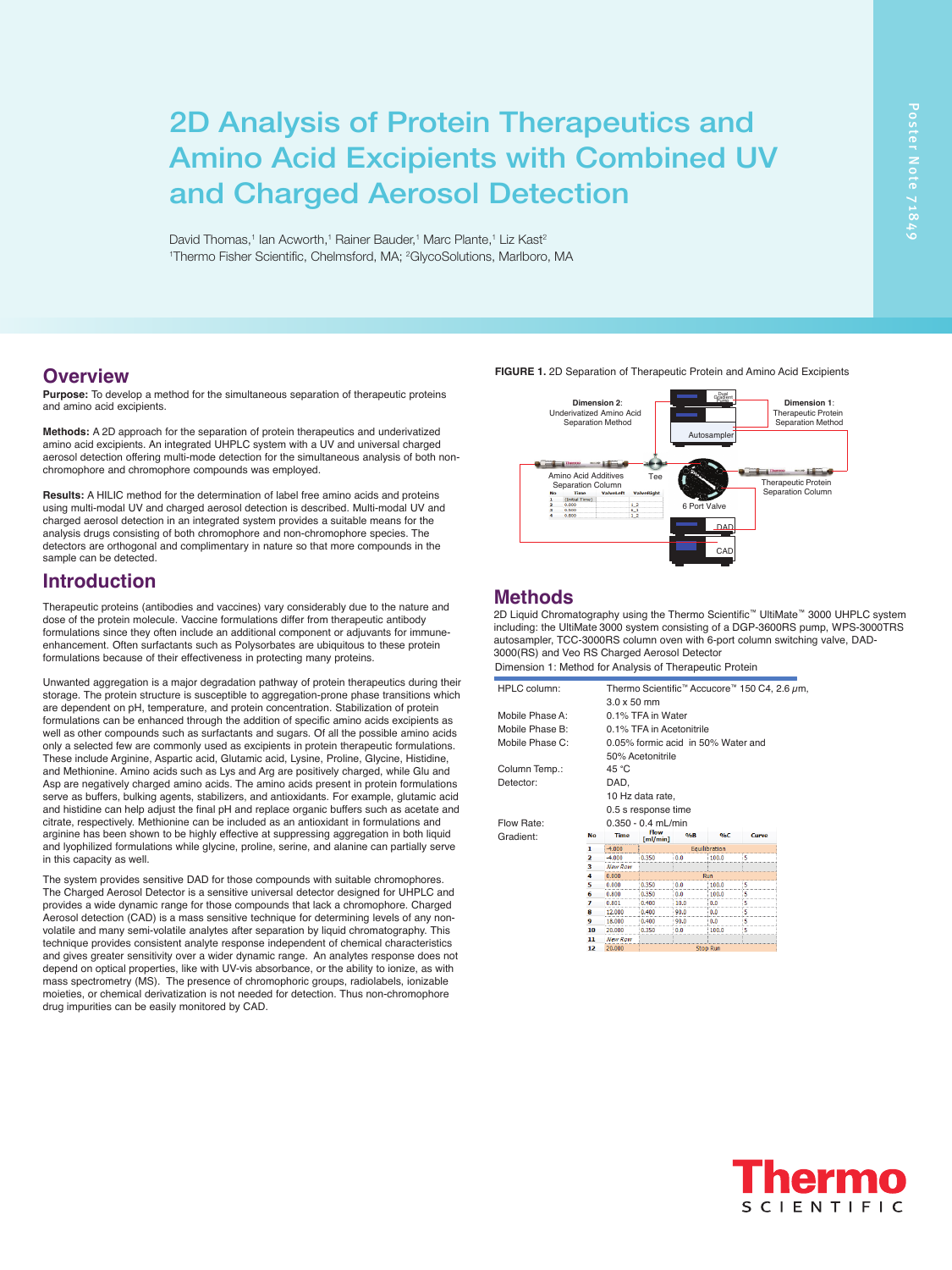| Dimension 2: Method for Analysis of Underivatized Amino Acid Excipients |     |                    |                                                                              |      |               |       |  |
|-------------------------------------------------------------------------|-----|--------------------|------------------------------------------------------------------------------|------|---------------|-------|--|
| <b>HPLC</b> column:                                                     |     |                    | Thermo Scientific <sup>™</sup> Acclaim <sup>™</sup> Trinity P1, 3.0 $\mu$ m, |      |               |       |  |
|                                                                         |     |                    | $3.0 \times 50$ mm and Acclaim Trinity P1, 3.0 $\mu$ m,                      |      |               |       |  |
|                                                                         |     |                    | $3.0 \times 100$ mm in series                                                |      |               |       |  |
| Mobile Phase A:                                                         |     |                    | Water, 0.05% formic acid                                                     |      |               |       |  |
| Mobile Phase B:                                                         |     | Acetonitrile       |                                                                              |      |               |       |  |
| Mobile Phase C:                                                         |     |                    | 120 mM Ammonium Formate, pH 3.3                                              |      |               |       |  |
|                                                                         |     |                    |                                                                              |      |               |       |  |
| Column Temp.:                                                           |     | 45 °C              |                                                                              |      |               |       |  |
| Detector:                                                               |     | CAD.               |                                                                              |      |               |       |  |
|                                                                         |     |                    | 20 Hz data rate,                                                             |      |               |       |  |
|                                                                         |     |                    | 5 s response time, 50 °C                                                     |      |               |       |  |
|                                                                         |     |                    | evaporation temp.,                                                           |      |               |       |  |
|                                                                         |     |                    | 1.00 PFV                                                                     |      |               |       |  |
| Flow Rate:                                                              | No  | <b>Time</b>        | <b>Flow</b>                                                                  | 9/6B | 9/6C          | Curve |  |
|                                                                         | 1   | $-4.000$           | [m]/min]                                                                     |      | Equilibration |       |  |
| Gradient:                                                               | 2   | $-4.000$           | 0.700                                                                        | 95.0 | 4.5           | 5     |  |
|                                                                         | з   | <b>New Row</b>     |                                                                              |      |               |       |  |
|                                                                         | 4   | 0.000              |                                                                              |      | Run           |       |  |
|                                                                         | 5   | 0.000              | 0.700                                                                        | 95.0 | 4.5           | 5     |  |
|                                                                         | 6   | 0.800              | 0.700                                                                        | 94.0 | 4.5           | 5     |  |
|                                                                         | 7   | 0.801              | 1.000                                                                        | 94.0 | 4.5           | 5     |  |
|                                                                         | 8   | 5.500              | 1.000                                                                        | 68.0 | 7.0           | 5     |  |
|                                                                         | 9   | 9,500              | 1.000                                                                        | 40.0 | 32.0          | 5     |  |
|                                                                         | 10  | 18,500             | 1.000                                                                        | 40.0 | 38.0          | 5     |  |
|                                                                         | 11  | 19,000             | 1.000                                                                        | 95.0 | 4.5           | 5     |  |
|                                                                         | 12  | 20,000             | 1,000                                                                        | 95.0 | 4.5           | 5     |  |
|                                                                         | 12. | <b>Money Donne</b> |                                                                              |      |               |       |  |

#### **Data Analysis**

Thermo Scientific™ Dionex™ Chromeleon™ Chromatography Data System software, 7.2

Stop Run

### **Results and Discussion**

20.000  $\overline{14}$ 

The chromatographic separation of therapeutic protein and amino acid excipients was performed using a 2D approach as illustrated in Figure 1. The protein was separated usin<br>an Accupate 150 C4 column as shown in Figure 2 using water: acctonitie gradient with an Accucore 150 C4 column as shown in Figure 2 using water: acetonitrile gradient with<br>each solvent containing TFA as an ion pairing agent. A heart cut from 0.5 to 0.8 minutes was also below 1 percent.. each solvent containing TFA as an ion pairing agent. A heart cut from 0.5 to 0.8 minutes containing the polar amino acids from the sample injection was transferred to a second column via a switching valve. The separation of underivatized amino acid excipients and several ions was then accomplished within 20 minutes using HILIC mode on the Acclaim Trinity P1 column as illustrated in Figure 3. The mixed mode Acclaim Trinity P1 column provides cation, anion and reversed phase separation characteristics. The gradient chose for the separation of amino acids and selected ions was adjusted by selecting appropriate ionic buffer strength, pH and level of organic solvents. **1Thermo Fisher Scientific Containing, TTA**<br>1 Containing the polar amino at **1 Trinity P1 column as illustrandly** P1 column as illustrandly

> The mixed mode Acclaim Trinity P1 column packing material contains cation, anion and reversed phase separation characteristics. The gradient chosen for the separation of amino acids and selected ions was adjusted by selecting appropriate ionic buffer strength, pH and level of organic solvents. The mixed mode Acclaim Trinity P1 column packing material contains cation, anion and  $\mu$ 1 cma lovor or organic corvorms.

**FIGURE 2.** Dimension 1: Analysis of Therapeutic Protein (8  $\mu$ g on column).



**FIGURE 3.** Dimension 2: Analysis of Underivatized Amino Acid Excipients (0.4  $\mu$ g on column).



 $\rho_{\text{min}}$  in  $\rho_{\text{min}}$ The Acclaim Trinity P1 column used for the separation for amino acids as described in this method, provided good data precision since the RSD ranged from 0.45 to 2.91 percent as shown in Table 1 below. In order to prevent peak shape issues related to the transfer of polar material from an aqueous sample onto the second column operating with high levels of organic solvents in HILIC mode, a bridge solvent was used. Initially the TFA mixture was flushed from the first column and the sample was injected with a mobile phase comprised of 0.05% formic acid in 50% Water and 50% Acetonitrile. This provided a suitable environment for the transfer of polar compounds to the second column. The transfer of an aqueous sample via column switching from the Accucore C4 column to the %RSD below 1 percent.. methionine. The remainder of the amino acids showed excellent reproducibility with **2D Analysis of Protein Therapeutic SCUSSION**<br>The chromatographic separation of therapeutic protein and amino acid excipients was<br>Tright Detection and Charged Assembly and Charged Aerosol Detection and Charged Agricultus D Trinity P1 column did elevate the %RSD for early eluting amino acids, proline and

> Avg Area 9.5714 14.7931 12.676 4.5296 4.2661 7.3595 4.3933 8.8612 **TABLE 1.** Precision data metrics for analysis of underivatized amino acids (1 µg on column Avg Area 9.5714 14.7931 12.676 4.5296 4.2661 7.3595 4.3933 8.8612 %RSD 2.91% 2.80% 0.84% 0.56% 0.65% 0.45% 0.78% 0.71% Pro Met Gly Glu Asp His Lys Arg %RSD 2.91% 2.80% 0.84% 0.56% 0.65% 0.45% 0.78% 0.71%  $n=6$ )

The calibration curves for amino acids shown in Figure 4 use an inverse axis in order to provide a better fit or the non-linear detector response observed with the charged aerosol 1 ug on column are shown in Table 1. The goodness of fit was greater than 0.985 for all detector. The coefficient of determination (R<sup>2</sup>) for the calibration curve ranging from 0.1 – compounds evaluated.

**FIGURE 4.** Calibration Curves for Amino Acid Excipients



**TABLE 2.** Coefficient of determination (R<sup>2</sup>) metrics for analysis of underivatized amino acids by CAD from 100 – 1000 ng on column.

|                                                                                | Pro | Met | Glv | Glu | Asp | His   | Lvs   | Ara   |
|--------------------------------------------------------------------------------|-----|-----|-----|-----|-----|-------|-------|-------|
| Coefficient of<br>determination (R <sup>2</sup> ) 0.985 0.987 0.998 0.996 0.99 |     |     |     |     |     | 0.993 | 0.993 | 0.989 |
|                                                                                |     |     |     |     |     |       |       |       |